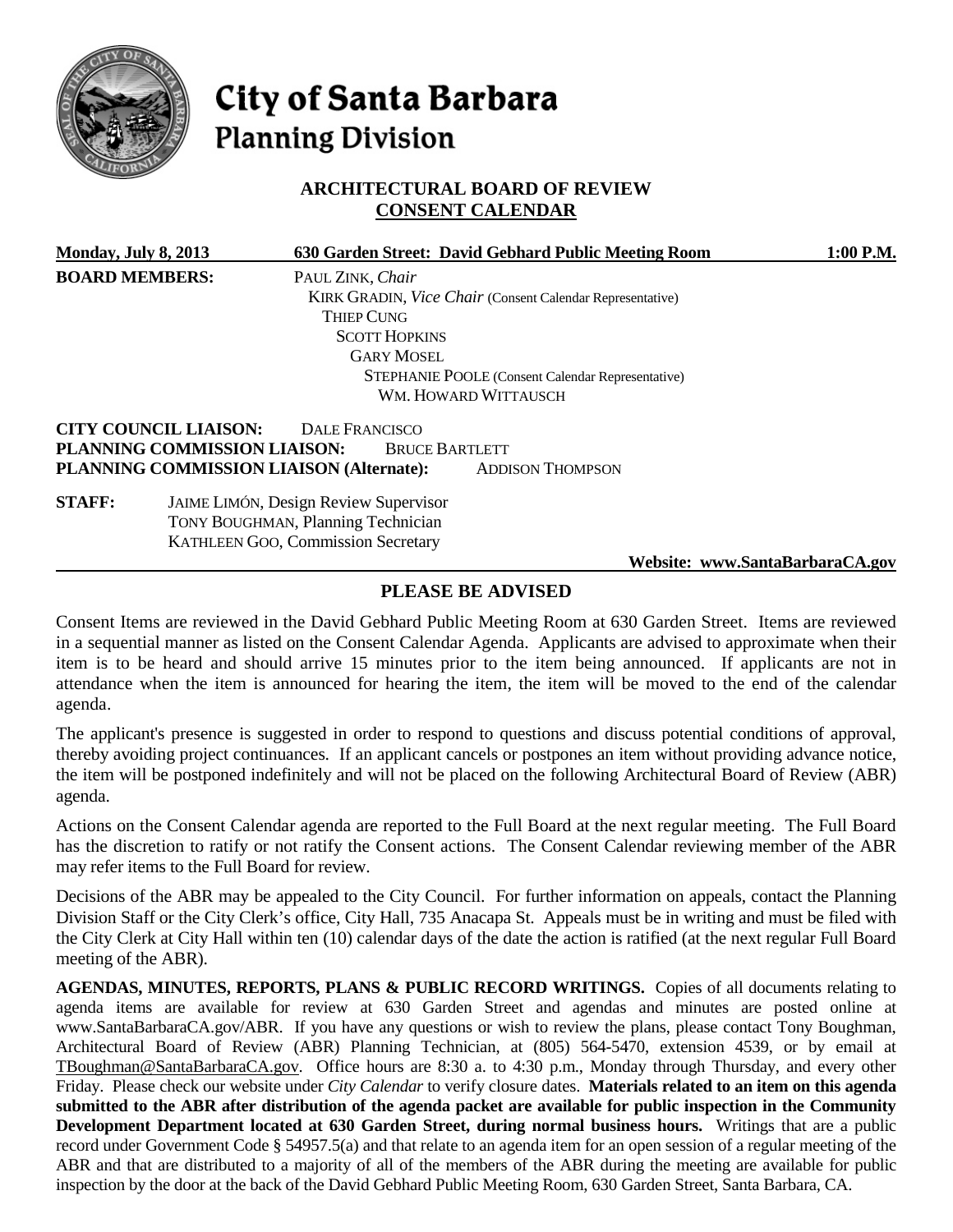**AMERICANS WITH DISABILITIES ACT:** In compliance with the Americans with Disabilities Act, if you need special assistance to gain access to, comment at, or participate in this meeting, please contact the Planning Division at (805) 564-5470 ext. 3308. If possible, notification at least 48 hours prior to the meeting will enable the City to make reasonable arrangements in most cases.

**NOTICE:** On Wednesday, July 3, 2013, this Agenda was duly posted on the indoor and outdoor bulletin boards at the Community Development Department, 630 Garden Street, and online at www.SantaBarbaraCA.gov/ABR.

**PUBLIC COMMENT:** Any member of the public may address the Architectural Board of Review Consent Representatives for up to two minutes on any subject within their jurisdiction that is not scheduled on this agenda for a public discussion.

# **ABR - FINAL REVIEW**

#### **A. 1320 E GUTIERREZ ST R-2 Zone**

| <b>Assessor's Parcel Number:</b> |  | 031-392-006                |
|----------------------------------|--|----------------------------|
| <b>Application Number:</b>       |  | MST2011-00463              |
| Owner:                           |  | <b>Flores Family Trust</b> |
| Designer:                        |  | Mark Morando               |

(Proposal for additions at the rear of an existing, 2,319 square foot, two-story duplex. The project consists of a 392 square foot addition and an attached, 496 square foot, two-car garage at the first floor, and a new, 465 square foot, second story addition and 729 square feet of decks at the second floor. An existing, 324 square foot, carport will be moved to achieve the required separation from the main building. All windows and doors will be replaced. The lot size is 11,250 square feet. The project will address violations identified within ENF2011-00119.)

# **(Final Approval of details.)**

# **ABR - NEW ITEM**

#### **B. 410 N QUARANTINA ST M-1 Zone**

| Assessor's Parcel Number:  | $031 - 302 - 018$             |
|----------------------------|-------------------------------|
| <b>Application Number:</b> | MST2013-00230                 |
| Owner:                     | James Burge                   |
| Architect:                 | Windward Engineering          |
| Contractor:                | <b>Skye Line Construction</b> |

(Proposal for site alterations and tenant improvements to an existing commercial building. Site alterations include a new parking lot configuration and landscape plan, a new, six-foot tall, rolling gate and wrought iron fence, new plaster walls and planters. Alterations to the building include the addition of new rooftop equipment and new corrugated steel rooftop screening material, the addition of a new subpanel closet and electrical work, and a new trash and electrical service enclosure. The project includes a lot merger of two lots (408 and 410 N. Quarantina) under a separate Public Works permit.)

**(Action may be taken if sufficient information is provided.)**